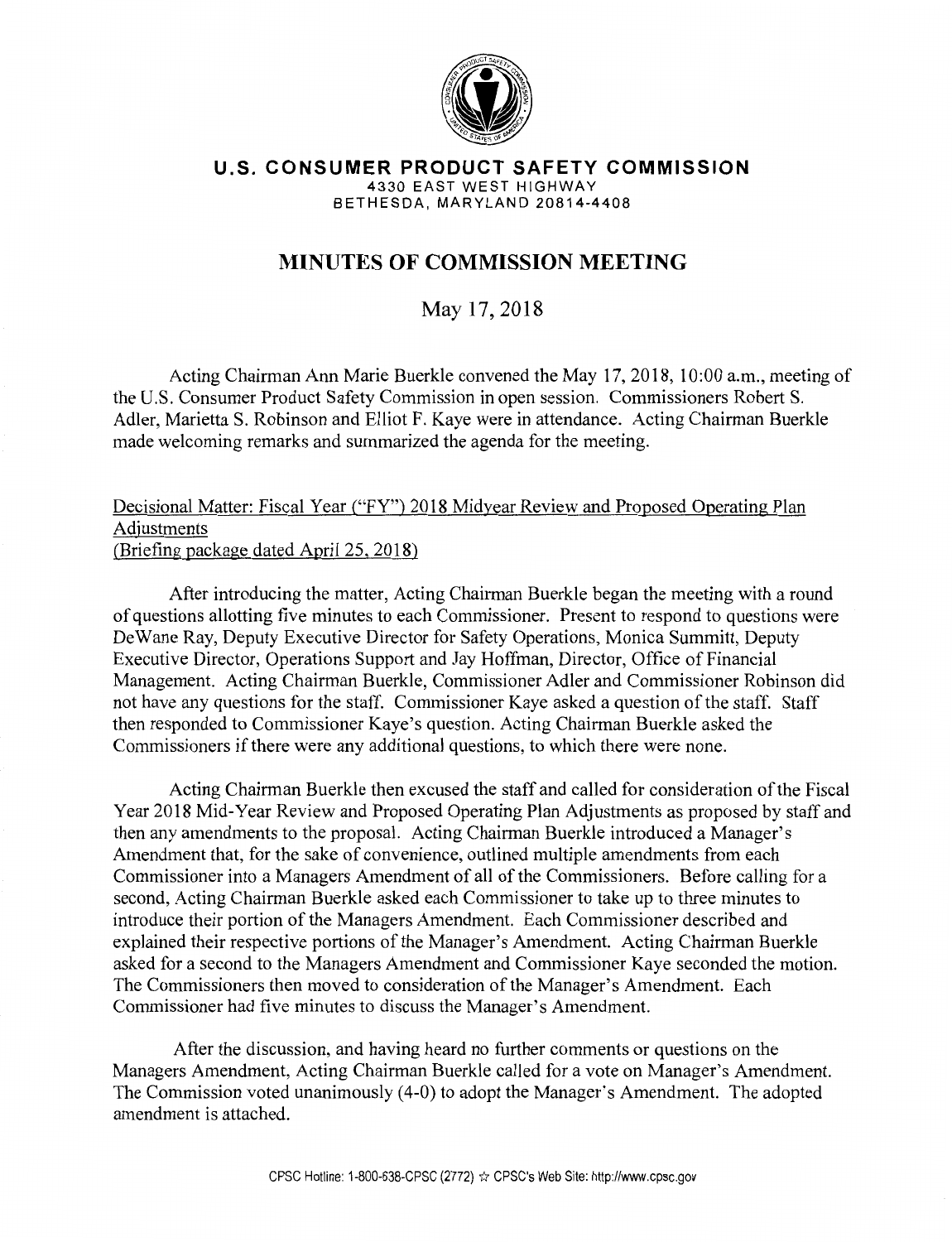Acting Chairman Buerkle called for any other amendments or motions and hearing none, Acting Chairman Buerkle called for consideration of the Fiscal Year 2018 Mid-Year Review and Proposed Operating Plan as amended. Acting Chairman Buerkle asked for further comments on the Fiscal Year 2018 Mid-Year Review and Proposed Operating Plan as amended and having heard no further comments, called for a vote on Fiscal Year 2018 Mid-Year Review and Proposed Operating Plan Adjustments as amended. The Commission voted unanimously ( 4-0) to adopt the Fiscal Year 2018 Mid-Year Review and Proposed Operating Plan Adjustments as amended.

Acting Chairman Buerkle called for any other motions or questions. Hearing none, Acting Chairman Buerkle called for closing statements. Acting Chairman Buerkle, Commissioners Adler and Robinson made closing statements; Commissioner Kaye did not make a closing statement.

There being no other business, Acting Chairman Buerkle then concluded and adjourned the meeting at 10:05 a.m.

For the Commission:

*Cultural*<br>Alberta E. Mills

Secretary

Attachments: **Manager's Amendment**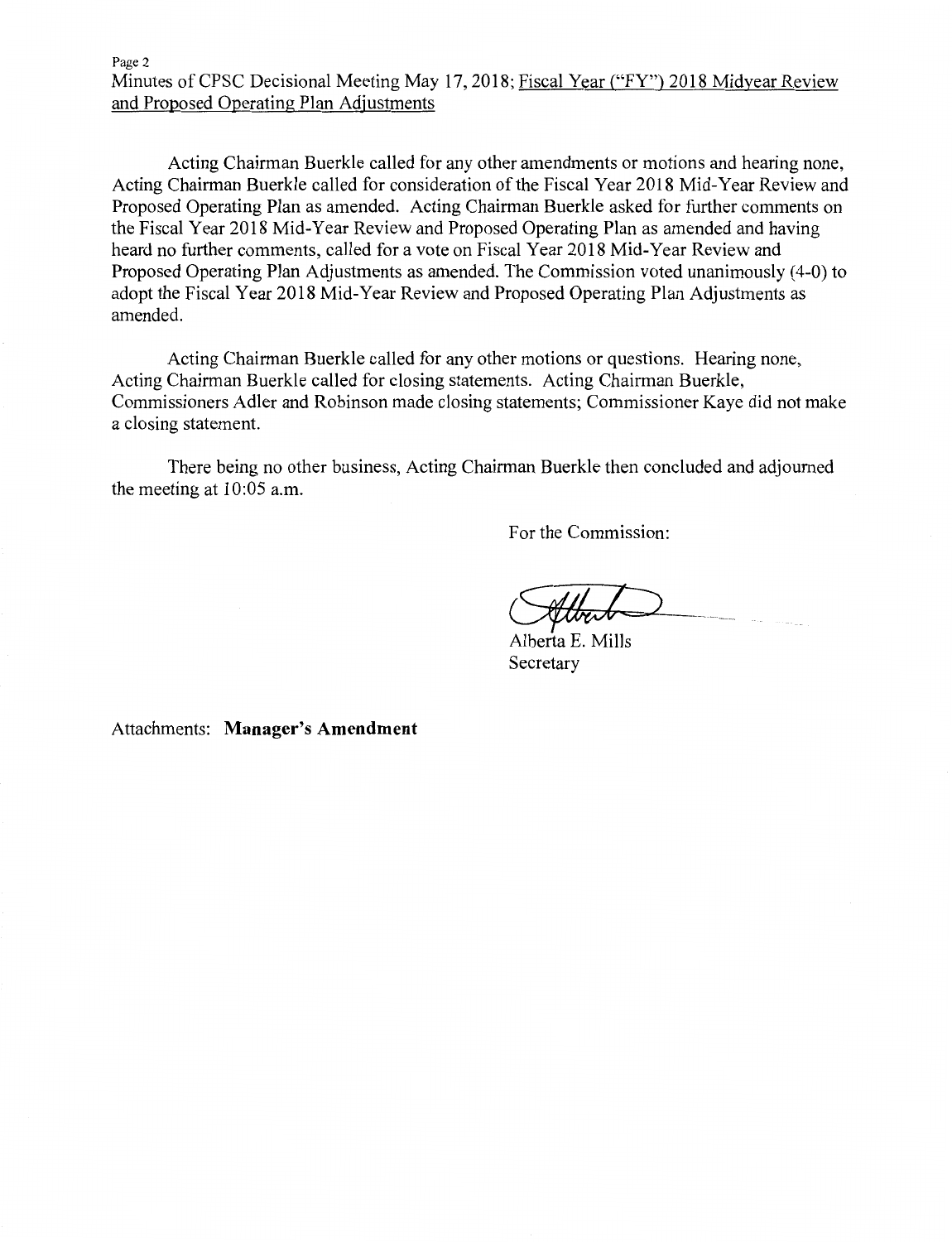## **Proposed Amendments**

## **FY 2018 Midyear Review and Proposed Operating Plan Adjustments**

1. Replace the list of recommended projects in Table 2 with the following projects in order of priority:

## **Table 2. Projects**

| <b>EXHR</b> | <b>Portable Generators</b>                                       | \$650  |
|-------------|------------------------------------------------------------------|--------|
| <b>EXHR</b> | ATV Occupant Protection (OP)-Evaluate Existing Device            | \$340  |
| EXHR        | <b>Gas Appliance CO Sensors</b>                                  | \$315  |
| EXHR        | LI Battery Internal Short-Detection Technology Investigation     | \$200  |
| <b>EXHR</b> | PPPA Testing for Coin Cell Battery Packages                      | \$47   |
| <b>EXHR</b> | <b>Furniture Tip-over Testing</b>                                | \$67.5 |
| <b>EXHR</b> | <b>Magnet Set Market Assessment</b>                              | \$100  |
| <b>EXHR</b> | Infant and Toddler Strength Measurement                          | \$800  |
| <b>EXIS</b> | e-Commerce Requirements                                          | \$400  |
| <b>EXHR</b> | New Technology Investigation via Challenge.gov                   | \$50   |
| <b>EXHR</b> | Data Analysis Expansion: Urgent Care                             | \$500  |
| <b>EXHR</b> | <b>Exposure and Risk Data and Analysis Methodology Expansion</b> | \$950  |
| <b>EXHR</b> | <b>FMD Disposable Fuel Bottle</b>                                | \$65   |
| <b>EXHR</b> | ATV R&D for OP-Develop and Evaluate Proof of Concept Device      | \$695  |
|             |                                                                  |        |

- 2. In Attachment 2, renumber and reorder the detailed product descriptions to be consistent with the changes to Table 2 described above.
- 3. In Attachment 2, replace the detailed project description for "Furniture Tip-over" with the following:

| <b>Furniture Tip-over</b><br><b>Testing</b> | \$67.5 | This project supports planned voluntary<br>standard and mandatory standard<br>development for clothing storage unit safety.<br>This funding will support further work on key<br>performance requirements that may be                                     |
|---------------------------------------------|--------|----------------------------------------------------------------------------------------------------------------------------------------------------------------------------------------------------------------------------------------------------------|
|                                             |        | proposed, including obtaining dresser samples<br>and test supplies to assess certain provisions in<br>a clothing storage unit performance standard.<br>The funding and completion of the project shall<br>not delay the issuance of a Notice of Proposed |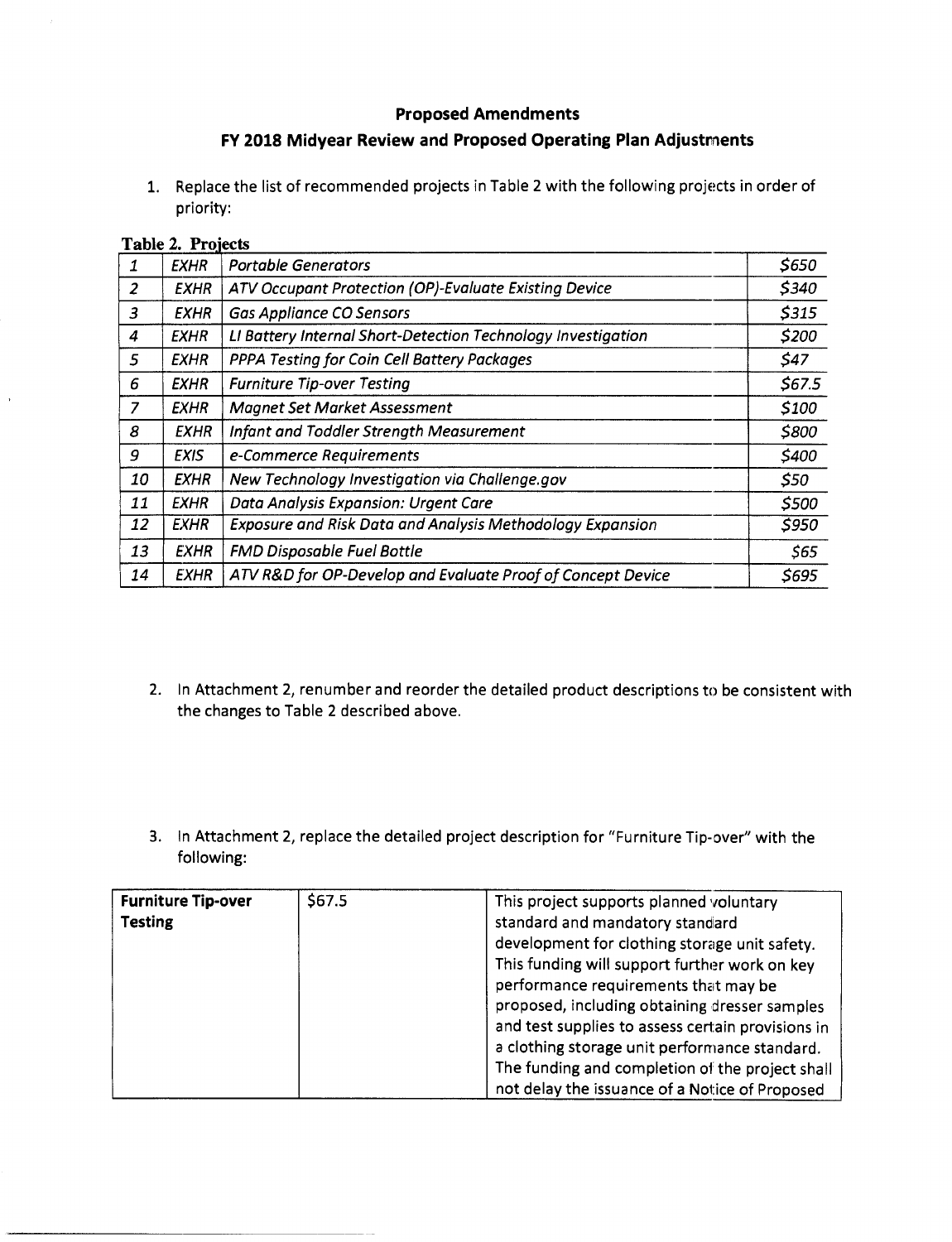| rulemaking for Furniture Tip-over as specified<br>in the Fiscal Year 2018 Operations Plan. |  |
|--------------------------------------------------------------------------------------------|--|
|                                                                                            |  |
|                                                                                            |  |

4. In Attachment 2, strike the detailed project description for "Safe Sleep- Play Yard Mattress Firmness Study".

5. In Attachment 2, insert the following detailed project description for "Magnet Set Market Assessment":

| <b>Magnet Set Market</b><br><b>Assessment</b> | \$100 | This project will authorize funding for a<br>marketplace survey to determine $-$ a) the<br>number of firms offering high-power magnet<br>sets (as defined in the Commission's Sept. 4,<br>2012 notice of proposed rulemaking), and b)<br>the number of magnet sets being sold to<br>American consumers; and to purchase and test<br>magnet sets to determine whether they meet<br>the definition of high-powered magnet sets in<br>the Commission's Sept. 4, 2012 notice of |
|-----------------------------------------------|-------|-----------------------------------------------------------------------------------------------------------------------------------------------------------------------------------------------------------------------------------------------------------------------------------------------------------------------------------------------------------------------------------------------------------------------------------------------------------------------------|
|                                               |       | proposed rulemaking. In accordance with this<br>survey, staff shall conduct IDIs on ongoing basis<br>to determine among young children -a) Age of<br>child who swallowed high-powered magnets<br>b) When magnets ingested c) How many                                                                                                                                                                                                                                       |
|                                               |       | magnets ingested d)) When ingestion<br>discovered e) Harm to child.                                                                                                                                                                                                                                                                                                                                                                                                         |

6. In Attachment 2, replace the detailed project description for "Pool Drowning New Technology Investigation via Challenge.gov" with the following:

| <b>New Technology</b> | TBD | Subject to the approval of OGC and OEX, and in   |
|-----------------------|-----|--------------------------------------------------|
| Investigation via     |     | consultation with OCM as appropriate, EXHR       |
| Challenge.gov         |     | will identify candidates for Challenge.gov       |
|                       |     | challenges; develop Challenge.gov templates;     |
|                       |     | publicize contests; and fund awards for at least |
|                       |     | two critical safety issues. At least ninety      |
|                       |     | percent of monies allocated shall be reserved    |
|                       |     | for prize money.                                 |